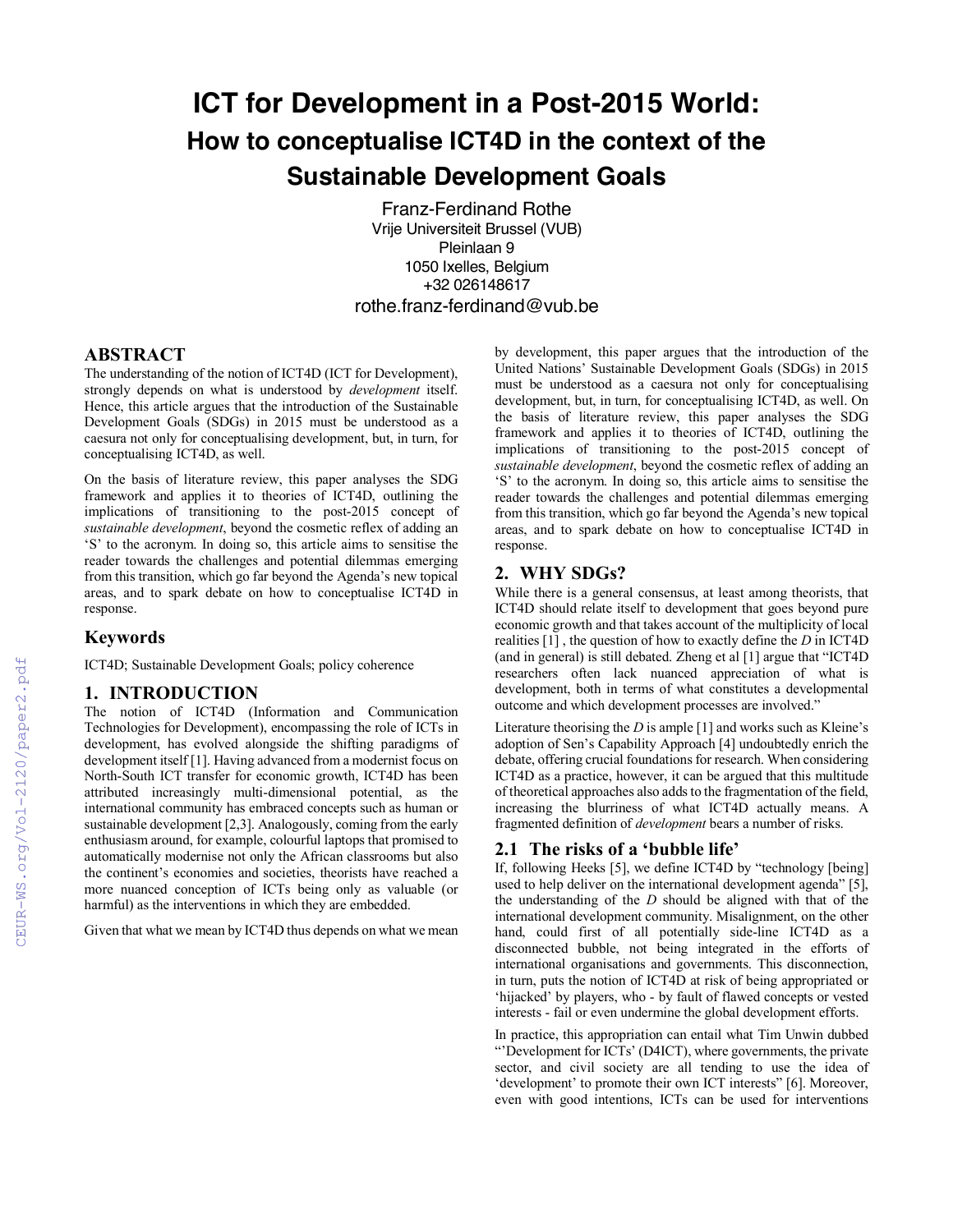which are based on outdated development concepts and hence fail to improve or even end up worsening the issues they mean to tackle. This seems to be a particularly likely risk for ICT4D interventions, which have proven prone to lagging behind the shifting development paradigms, often still focusing on a modernist approach of "rather unilinear processes of technology transfer" [7].

## **2.2 The roadmap exists**

If we want ICT4D to have an impact on and be integrated in global development processes, defining the notion of *development* should hence not be treated as a task for the ICT4D bubble. Much rather, its conception should be in line with the understanding agreed upon by the international community – and one does not have to look far to find this shared vision. When the SDGs were adopted with the 2030 Agenda for Sustainable Development in September 2015, the set of 17 goals encompassing 169 targets were the outcome of several years of consultations with governments, international organisations, the private sector, academia, and civil society [8]. As noted by Sachs [9], the goals "are meant to orient the world in clear, specific, measurable, concise, and understandable ways".

While critiques on the SDGs are plentiful, their mere existence makes them "the single most-important force shaping the future of international development and, hence, the single most-important force shaping the future of [ICT4D]" [10]. Considering that research indicates that ICT4D interventions have "not produced substantial and sustainable impact […], unless they are embedded in long-term development processes" [1], the SDG framework offers a clear roadmap to align ICT4D efforts with such processes.

# **3. WHAT IS NEW ABOUT THE SDGs?**

In order to assess the implications of the SDG framework for ICT4D, we must consider the novel nature of the SDGs, in contrast to their predecessors such as the Millennium Development Goals (MDGs), which had guided development efforts since 2000. As LeBlanc [11] synopsises, "[t]he novelty of the SDGs […] is that they aim to cover the whole sustainable development universe, which includes basically all areas of the human enterprise on Earth."

The obvious novelty of the SDGs' widening scope of goals concerning "people, planet and prosperity" [8] might suggest that post-2015 ICT4D simply faces a widening 'playing field', which would be a short-sighted assumption. In fact, the holistic architecture of the SDGs goes far beyond these new topical areas.

The resolution adopted by the UN General Assembly [8] defines a "universal Agenda" of goals and targets that "are integrated and indivisible, global in nature and universally applicable," [8]. These notions represent three novel characteristics of the SDGs, which are (1) the holistic scope of targets, (2) their applicability for all countries alike, and (3) their essential interconnectedness and interdependence. While the former of these aspects has been subject to research from many sides, the latter two shall be central to the remainder of the paper. Section 4 will demonstrate the link between (1) the topical and (2) the geographical conceptual expansion before discussing their implications for (3) policy coherence in Section 5.

## **4. ICT4D AND UNIVERSALITY**

The SDGs large amount of new goals, covering areas across the economic, social and environmental dimensions of sustainable development, can be understood as new opportunities for ICT to play a role in international development. ICTs, while recognised as integral drivers for sustainable development, are featured surprisingly little in the SDGs, being mentioned in merely four of the 196 targets. This striking absence was met by a significant amount of research, making the implicit potentials of ICT to support the SDGs explicit [12, 13, 14].

However, these new target areas in which ICTs can be utilised represent only one aspect of how the landscape for ICT4D changes in light of the SDGs. The holistic nature of the Agenda also widens the horizon of development in a geographical sense.

## **4.1 ICT 4 Global Development**

As opposed to the MDGs, the SDGs acknowledge sustainable development as a global challenge, being "universal goals and targets which involve the entire world, developed and developing countries alike" [8]. In fact, this can be understood as a result of the widened topical scope.

The Global North might be more developed with regards to 'traditional' development issues such as absolute poverty or health. Areas such as climate change, sustainable production, or reducing inequalities, however, are as much a challenge for the Global North as they are for so-called developing countries. In the words of Jeffrey Sachs, "[t]he United States, just like Mali, needs to learn to live sustainably. The rich countries like the poor have to promote more social inclusion, gender equality, and of course energy systems that are low carbon and resilient" [9]. In a Post-2015 world, there is hence no longer such a thing as a *developed world*.

# **4.2 'Everything' is ICT4D?**

This widened topical and geographic understanding of development leads to a number of potential dilemmas, when applied to ICT4D. Following the holistic and universal interpretation, ICT4D becomes a field going far beyond its traditional conception. To give an example, using big data to improve public transport in Brussels does, according to this definition, represent as much of an ICT4D intervention, as does a smart farming project in Burkina Faso.

On the one hand, this corresponds with the development challenges of our time. A better public transport, to stick with this example, does not only correspond to SDG11 on sustainable cities and, in turn, help reduce inequalities (SDG10) by improving mobility and thus increasing people's access to employment (SDG8), education (SDG4), and health care (SDG3), to name a few examples. Beyond their local impacts, such interventions also have an effect on climate change (SDG13), thus affecting the planet as such, including so-called developing countries, which carry the biggest burden of global warming.

On the other hand, however, it might be understandable if ICT4D practitioners question the practicality of such a definition of their field. While the old and largely overcome understanding of ICT4D as merely fostering economic growth in the Global South is clearly misaligned and counterproductive to the global development efforts, taking the SDG narrative literally could arguably pose the risk of diluting the notion into a meaningless catch-all term.

These two poles thus provide a spectrum, reaching from a clearly outdated development concept to an approach that might prove too idealistic to (yet) fully apply to ICT4D (see Figure 1). This paper

|                                                                     | ICT4D between modernization & the SDG approach |                                                                           |
|---------------------------------------------------------------------|------------------------------------------------|---------------------------------------------------------------------------|
| Development<br>as growth in<br>the Global South                     |                                                | Development<br>as 'everything,<br>everywhere'                             |
|                                                                     |                                                |                                                                           |
| $ICT4D = reducing$<br>economic poverty in<br>"developing countries" |                                                | $ICT4D = supportina$ any<br>aspect of sustainable<br>development globally |

**Figure 1.** *Spectrum:* **To which extent can the SDGs' universal approach be applied to the notion of ICT4D?**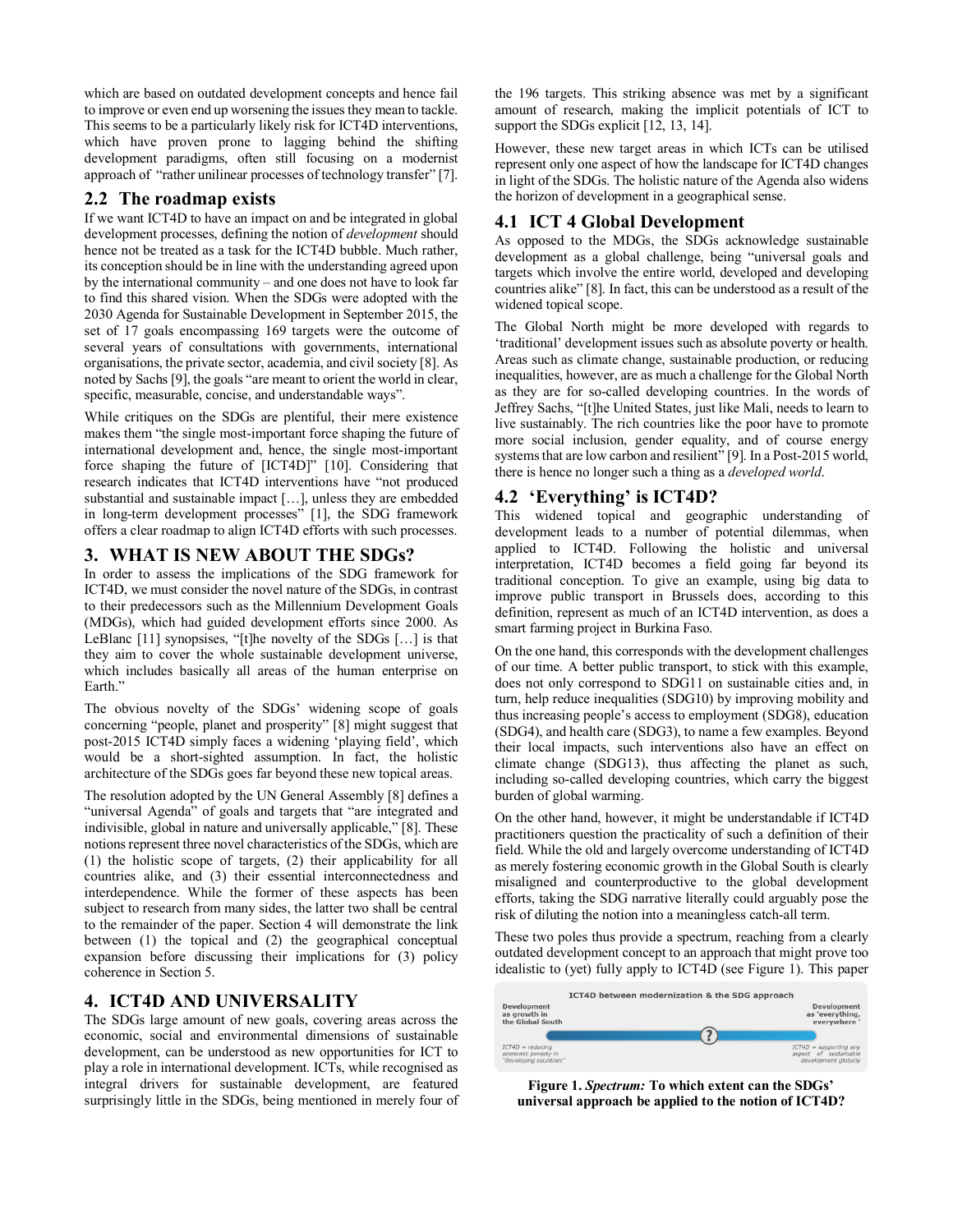does not aim at providing an answer to this dilemma. Much rather it hopes to sensitise stakeholders towards this spectrum, along which ICT4D must consciously and rationally be situated.

# **5. ICT 4 INTEGRATED DEVELOPMENT**

As indicated in Section 3, another defining novelty of the SDG architecture can be found in the "deep interconnections and many cross-cutting elements across the new Goals and targets" [8]. The network character of the goals adds another crucial element of complexity. As the goals and targets are "integrated and indivisible" [8], coherence must be ensured between all of the SDGs' 169 targets. The network architecture of the SDGs shall at this point briefly be outlined, before its implications for ICT4D are assessed.

## **5.1 A network of goals**

In a Working Paper for the UN Department of Economic and Social Affairs, David Le Blanc [11] analyses the manifold links between the 169 targets, which spin a complex network between the 17 goals. As the intricacy of Figure 2 indicates, most areas of sustainable development are featured not only in their specific goal, but are highlighted in the targets of other related goals as well [11].



**Figure 2. Links between SDG targets and other goals [11]** 

This network architecture responds to the fact that "[t]he interlinkages […] of the Sustainable Development Goals are of crucial importance in ensuring that the purpose of the new Agenda is realized." [8] To provide an example, sustainable economic growth (SDG8) cannot be achieved, unless women are allowed to work, linking it strongly to gender equality (SDG5). Women will not enter the work force, unless they receive proper education (SDG4), which in turn would positively affect issues such as maternal health (SDG3) and overcoming poverty (SDG1), just to name a few [15].

Acknowledging these interdependencies between the SDGs could "correct one of the drawbacks of the MDGs, in which 'silo' goals encouraged silo policies and did not make links and trade-offs across areas explicit" [11]. In a Post-2015 world, actors working in specific development sectors "will have to take into account targets that refer to other goals" in designing their interventions [11].

Translating this post-silo architecture into development action that does take the whole of the SDG Agenda into account, will represent one of the biggest challenges for development practicioners, including those working in ICT4D. As the following sections will demonstrate, this transition bears another potential dilemma for ICT4D, which should be debated within the community.

# **5.2 Coherence for Sustainable Development**

On the one hand, the interconnectedness of goals indicates that an intervention in one of the areas of sustainable development can

simultaneously support other goals as well. On the other hand, however, if the intervention is not coherent with the entirety of the SDG framework, its effects can undermine other objectives of the agenda. The work of Mackie et al. [16] on the transition from Policy Coherence for Development (PCD) to Policy Coherence for Sustainable Development (PCSD) explains why the struggle for coherence in the SDG context is becoming "infinitely more complex" [16].

Traditionally, the concept of PCD meant ensuring that domestic policies do not harm efforts of development policies. Its importance has often been illustrated by the prominent example of agricultural subsidies in Europe resulting in developing countries being flooded by European surplus products. Sold at dumping prices, these results of European agricultural policies had catastrophic effects on the economies and food security in the receiving countries, thus undermining Europe's development objectives [16].

In the framework of the SDGs, the relatively straightforward objective of considering a certain policy's potential effects on "the poor in developing countries" [16] turns into a far more complex challenge, assessing coherence with "many policy sectors, for all countries and for future generations as much as for the poor now." [16] As a result of the SDGs' holistic and universal approach, PCSD represents a multi-directional challenge, in which coherence must be achieved throughout the three dimensions of space, time, and the scope of development goals.

As opposed to the concept of PCD, PCSD in turn also acknowledges that the realm of *development* is no longer simply the protégé of policy coherence. Much rather, coherence must also be achieved within and between the various areas of development cooperation. If actors in certain areas of sustainable development disregard their potential effect on other goals, their interventions risk doing more damage than good. Without internal coherence, it will thus be impossible to deliver on the SDGs as a whole.

To quote an example used by Nilsson et al., "using coal to improve energy access (goal 7) in Asian nations, say, would accelerate climate change and acidify the oceans (undermining goals 13 and 14), as well as exacerbating other problems such as damage to health from air pollution (disrupting goal 3)." [15] For ICT4D projects in specific development areas, alignment with the SDGs thus means finding synergies with other areas, or, at least, preventing side-effects that may potentially undermine other SDGs.

# **5.3 SDGs as a Deadlock for ICT4D?**

At first glance, the idea that measures to support one SDG should not undermine the rest of the goals appears self-evident and rather straightforward. On a closer look, however, the multi-directionality of coherence required for sustainable development presents another dilemma for ICT4D.

When practising ICT4D in line with the SDG Agenda, should projects hence be abandoned if they are incoherent with other goals? Clearly, this would be the logical consequence of the prior arguments laid out in this paper. When translating them into practice, however, it becomes obvious that a radical interpretation of these claims could put ICT4D, and arguably most other development sectors, into a deadlock.

Can practitioners be expected to forecast all potential "interactions within and between all the SDGs, everywhere, now and in the future" [16]? Is it even possible to have only ICT4D projects that use technology which has been produced sustainably and under fair conditions? Can we possibly guarantee a neutral environmental footprint for the technology that is used in ICT4D projects?